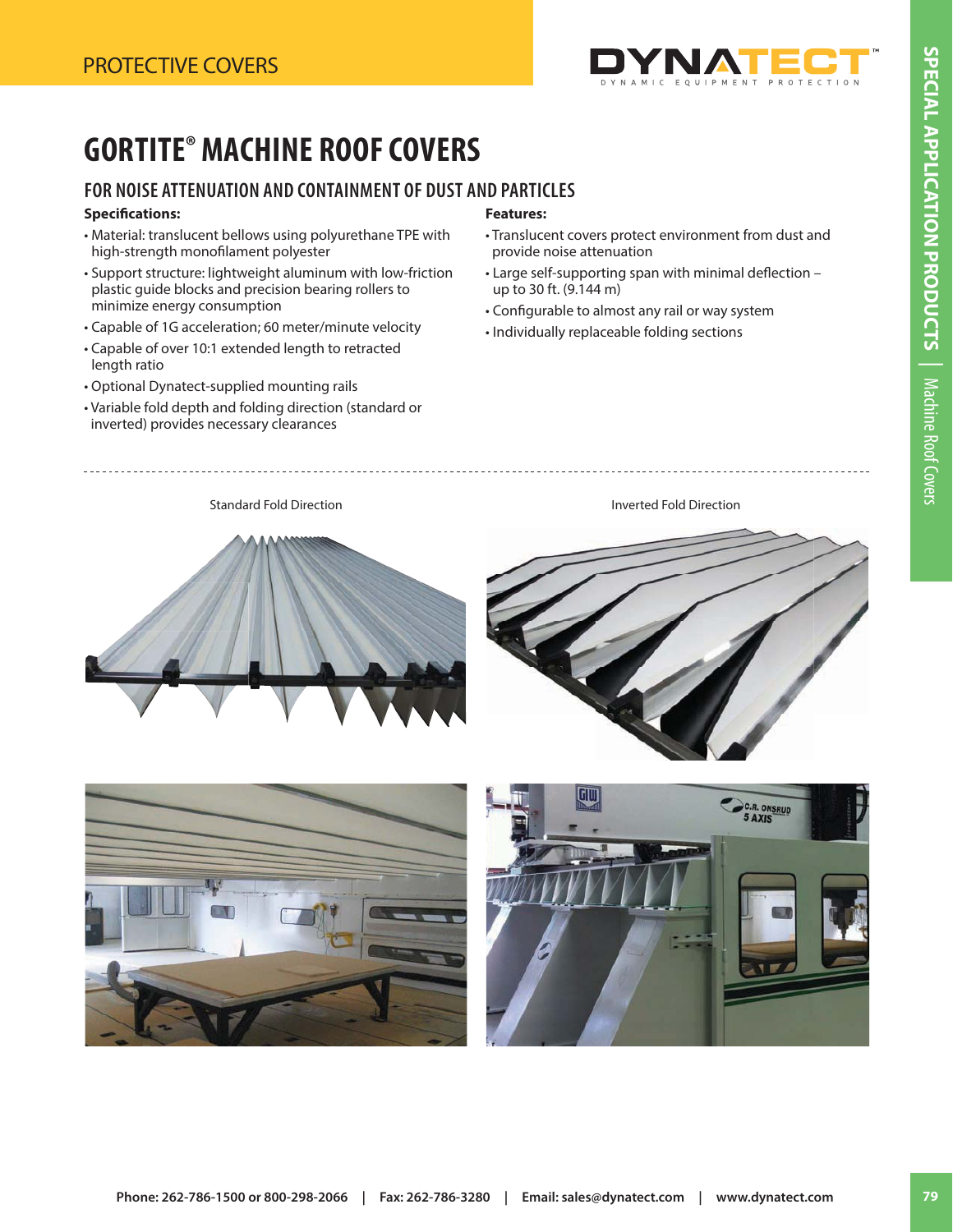

### **GORTITE® MACHINE ROOF COVERS<sup>|</sup>** QUOTE REQUEST FORM

| 1. Application/Environment Information       |                                                        |                                                                                                                                                                                                                           |                        |  |                     |  |
|----------------------------------------------|--------------------------------------------------------|---------------------------------------------------------------------------------------------------------------------------------------------------------------------------------------------------------------------------|------------------------|--|---------------------|--|
|                                              | □ Noise Attenuation<br>$\Box$ Dynatect to Supply Rails |                                                                                                                                                                                                                           |                        |  | $\Box$ in $\Box$ mm |  |
|                                              |                                                        |                                                                                                                                                                                                                           |                        |  |                     |  |
|                                              |                                                        |                                                                                                                                                                                                                           |                        |  |                     |  |
|                                              |                                                        |                                                                                                                                                                                                                           |                        |  |                     |  |
|                                              |                                                        |                                                                                                                                                                                                                           |                        |  |                     |  |
|                                              |                                                        |                                                                                                                                                                                                                           |                        |  |                     |  |
|                                              |                                                        |                                                                                                                                                                                                                           |                        |  |                     |  |
|                                              |                                                        |                                                                                                                                                                                                                           |                        |  |                     |  |
|                                              |                                                        |                                                                                                                                                                                                                           |                        |  |                     |  |
| 2. Extended/Retracted Length/Travel          |                                                        | • Specify cover extended and retracted length requirements or indicate travel and Dynatect will advise closed length.<br>• Standard covers have 10 to 1 extended-to-retracted ratio, yet modifications can be engineered. |                        |  |                     |  |
| Dimensions specified in: $\Box$ in $\Box$ mm |                                                        |                                                                                                                                                                                                                           |                        |  |                     |  |
| Note: Single cover shown.                    |                                                        |                                                                                                                                                                                                                           |                        |  |                     |  |
|                                              |                                                        |                                                                                                                                                                                                                           |                        |  |                     |  |
|                                              |                                                        |                                                                                                                                                                                                                           |                        |  |                     |  |
|                                              |                                                        |                                                                                                                                                                                                                           |                        |  |                     |  |
|                                              |                                                        |                                                                                                                                                                                                                           |                        |  |                     |  |
|                                              |                                                        |                                                                                                                                                                                                                           |                        |  |                     |  |
|                                              | وواوا والواوا والواح والمالوات                         |                                                                                                                                                                                                                           |                        |  |                     |  |
|                                              |                                                        |                                                                                                                                                                                                                           |                        |  |                     |  |
|                                              |                                                        |                                                                                                                                                                                                                           |                        |  |                     |  |
|                                              |                                                        |                                                                                                                                                                                                                           | <b>Extended Length</b> |  |                     |  |
|                                              |                                                        |                                                                                                                                                                                                                           |                        |  |                     |  |
|                                              |                                                        |                                                                                                                                                                                                                           |                        |  |                     |  |
|                                              |                                                        |                                                                                                                                                                                                                           |                        |  |                     |  |
| $\frac{1}{2}$                                |                                                        |                                                                                                                                                                                                                           |                        |  |                     |  |
|                                              |                                                        |                                                                                                                                                                                                                           |                        |  |                     |  |

**Diagram #1 – Extended/Retracted Travel**